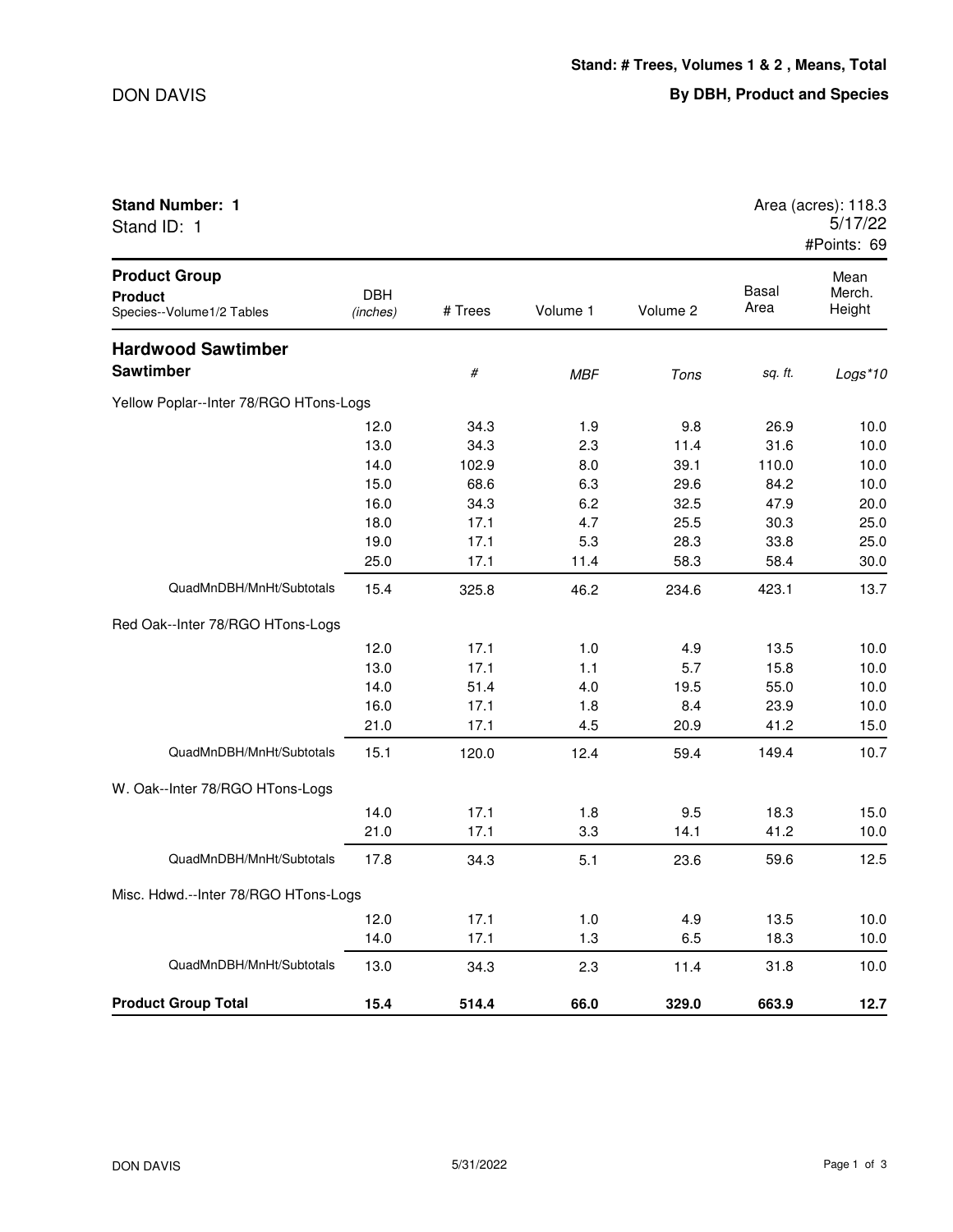| <b>Stand Number: 1</b><br>Stand ID: 1                               |                        |          |            |          |                      | Area (acres): 118.3<br>5/17/22<br>#Points: 69 |
|---------------------------------------------------------------------|------------------------|----------|------------|----------|----------------------|-----------------------------------------------|
| <b>Product Group</b><br><b>Product</b><br>Species--Volume1/2 Tables | <b>DBH</b><br>(inches) | # Trees  | Volume 1   | Volume 2 | <b>Basal</b><br>Area | Mean<br>Merch.<br>Height                      |
| <b>Pine</b>                                                         |                        |          |            |          |                      |                                               |
| <b>Pulpwood</b>                                                     |                        | $\#$     | Cords      | Tons     | sq. ft.              | $***$                                         |
| Lob. Pine--Pine cords to 4" to/Pine Pulp in tons                    |                        |          |            |          |                      |                                               |
|                                                                     | 5.0                    | 17.1     | 0.5        | 1.2      | 2.3                  | 0.0                                           |
|                                                                     | 6.0                    | 274.3    | 8.9        | 23.1     | 53.9                 | 0.0                                           |
|                                                                     | 7.0                    | 428.7    | 24.9       | 64.6     | 114.6                | 0.0                                           |
|                                                                     | 8.0                    | 1,714.6  | 143.7      | 373.7    | 598.5                | 0.0                                           |
|                                                                     | 9.0                    | 977.3    | 116.2      | 302.2    | 431.8                | 0.0                                           |
|                                                                     | 10.0                   | 1,406.0  | 203.2      | 528.2    | 766.9                | 0.0                                           |
|                                                                     | 11.0                   | 394.4    | 69.8       | 181.5    | 260.3                | 0.0                                           |
|                                                                     | 12.0                   | 154.3    | 33.9       | 88.1     | 121.2                | 0.0                                           |
|                                                                     | 13.0                   | 17.1     | 3.4        | 8.8      | 15.8                 | 0.0                                           |
|                                                                     | 17.0                   | 17.1     | 7.8        | 20.2     | 27.0                 | 0.0                                           |
| QuadMnDBH/MnHt/Subtotals                                            | 9.0                    | 5,401.1  | 612.2      | 1,591.9  | 2,392.2              | 0.0                                           |
| Chip-n-Saw                                                          |                        | #        | Cords      | Tons     | sq. ft.              | $***$                                         |
| Lob. Pine--Pine Cds to 6" top/Pine CNS by tons                      |                        |          |            |          |                      |                                               |
|                                                                     | 10.0                   | 1,457.4  | 195.3      | 507.8    | 794.9                | 0.0                                           |
|                                                                     | 11.0                   | 1,903.2  | 323.5      | 841.2    | 1,256.1              | 0.0                                           |
|                                                                     | 12.0                   | 2,606.2  | 551.8      | 1,434.8  | 2,046.9              | 0.0                                           |
| QuadMnDBH/MnHt/Subtotals                                            | 11.2                   | 5,966.9  | 1,070.7    | 2,783.8  | 4,097.9              | 0.0                                           |
| <b>Product Group Total</b>                                          | 10.2                   | 11,368.0 | 1,682.9    | 4,375.7  | 6,490.1              | 0.0                                           |
| <b>Pine Sawtimber</b>                                               |                        |          |            |          |                      |                                               |
| <b>Sawtimber</b>                                                    |                        | #        | <b>MBF</b> | Tons     | sq. ft.              | $Logs*10$                                     |
| Lob. Pine--Inter 78/Inter78tons                                     |                        |          |            |          |                      |                                               |
|                                                                     | 13.0                   | 1,474.6  | 196.3      | 1,177.5  | 1,359.2              | 26.1                                          |
|                                                                     | 14.0                   | 1,714.6  | 280.5      | 1,683.1  | 1,833.0              | 27.6                                          |
|                                                                     | 15.0                   | 531.5    | 105.7      | 634.1    | 652.3                | 28.4                                          |
|                                                                     | 16.0                   | 205.8    | 48.9       | 293.4    | 287.3                | 29.6                                          |
|                                                                     | 17.0                   | 85.7     | 24.3       | 145.7    | 135.1                | 31.0                                          |
|                                                                     | 18.0                   | 51.4     | 17.2       | 103.1    | 90.9                 | 33.3                                          |
|                                                                     | 20.0                   | 17.1     | 6.9        | 41.3     | 37.4                 | 30.0                                          |
|                                                                     | 31.0                   | 17.1     | 26.2       | 157.0    | 89.9                 | 50.0                                          |
| QuadMnDBH/MnHt/Subtotals                                            | 14.2                   | 4,098.0  | 705.9      | 4,235.2  | 4,485.1              | 27.5                                          |
| <b>Product Group Total</b>                                          | 14.2                   | 4,098.0  | 705.9      | 4,235.2  | 4,485.1              | 27.5                                          |